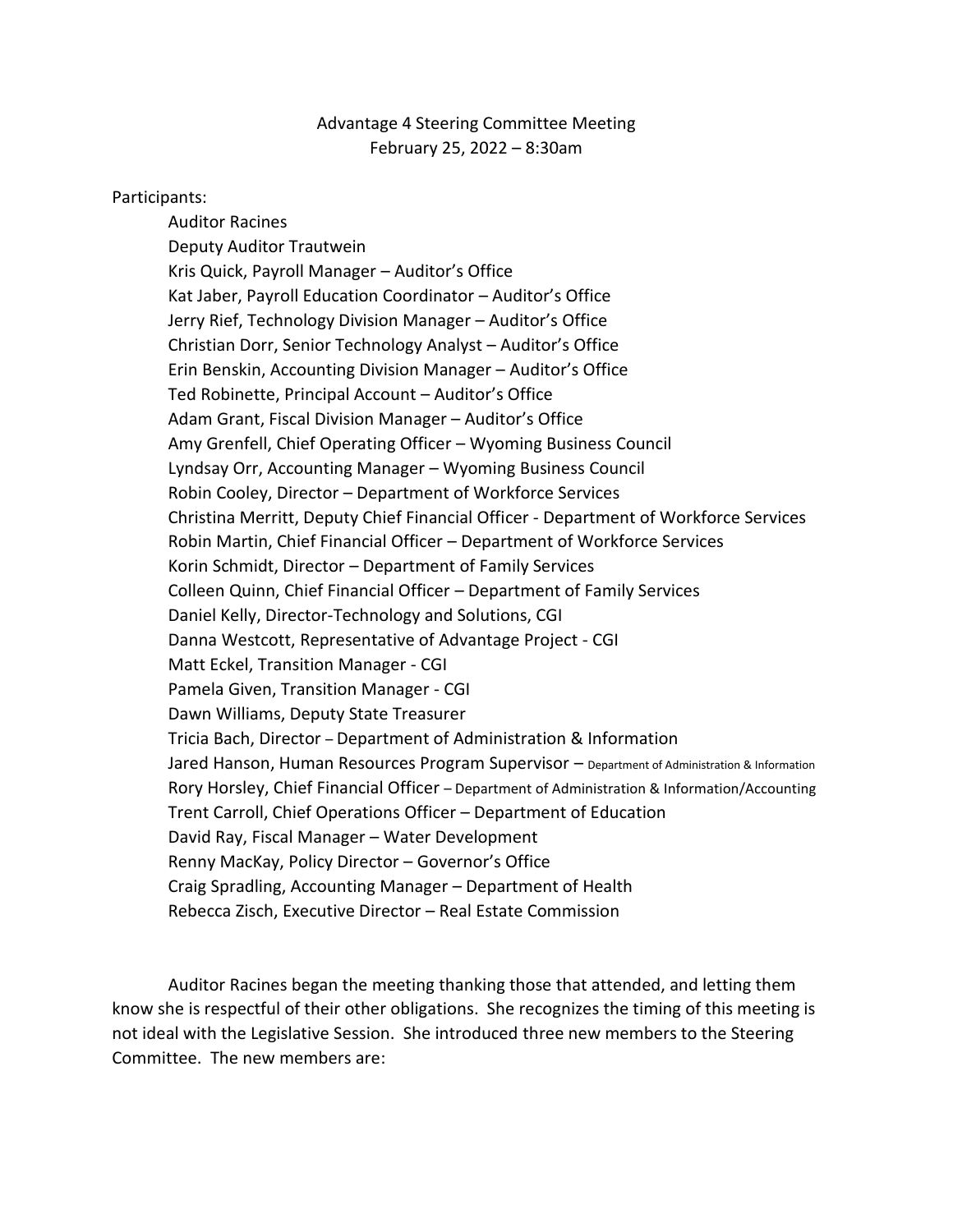Advantage 4 Steering Committee February 25, 2022 Page Two

Bill Vajda, Chief Information Officer – Enterprise Technology Services Chad Auer, Deputy Superintendent of Public Instruction Rory Horsley, Chief Financial Officer – Department of Administration & Information/Accounting

For the benefit of the new members, she gave an overview of the purpose of these meetings: The Steering Committee was formed to provide updates and gather input from the stakeholders about the status of the upgrade project. The upgrade focuses on upgrading the State of Wyoming's Enterprise Resource Planning System, which consists of three components – the Wyoming Online Financial System or WOLFS, Human Resource Management or HRM and infoAdvantage, the reporting component, from version 3.11 to 4.0. The new version is tentatively set to go live in March, 2023.

This Committee is designed to meet monthly, and minutes are sent out. Don't worry if you have to miss a meeting. Minutes from the last meeting, which was held on January 28<sup>th,</sup> were sent out on the 31<sup>st</sup> of January. Eydie Trautwein, who is the Deputy Auditor, also sent them out again this week. Please let the Auditor's Office know if you would like them re-sent to you our any of your staff.

To recap from the last meeting, we discussed the project timeline and focus. The Auditor stated this is a face-lift of the system, whereas the business process, infoAdvantage and the underlying structure of the system will not change. We introduced you to CGI staff. CGI is the vendor that supports this system. Information about project deliverables was provided, such as updates on the project plan, training and testing plans. We're still on schedule regarding the delivery of testing environments and configurations of main home pages.

The big event that happened since the last meeting, which was about one month ago, were agency demonstrations. This last month our staff hosted and conducted 13 agency demonstrations to show them the new system, which focused on four home pages, which were employee, manager, accounting and HR. Those, by and large, went very well. The Auditor attended a few demonstrations and thought they went very well. She thanked all those that participated. A lot of good feedback has been received, and we are currently incorporating feedback from the demonstrations into configuration of the system. Kris Quick did an excellent job of showing off the system. Please contact the Auditor's Office if you would like additional demonstrations. They only last about 30 minutes and they are very helpful.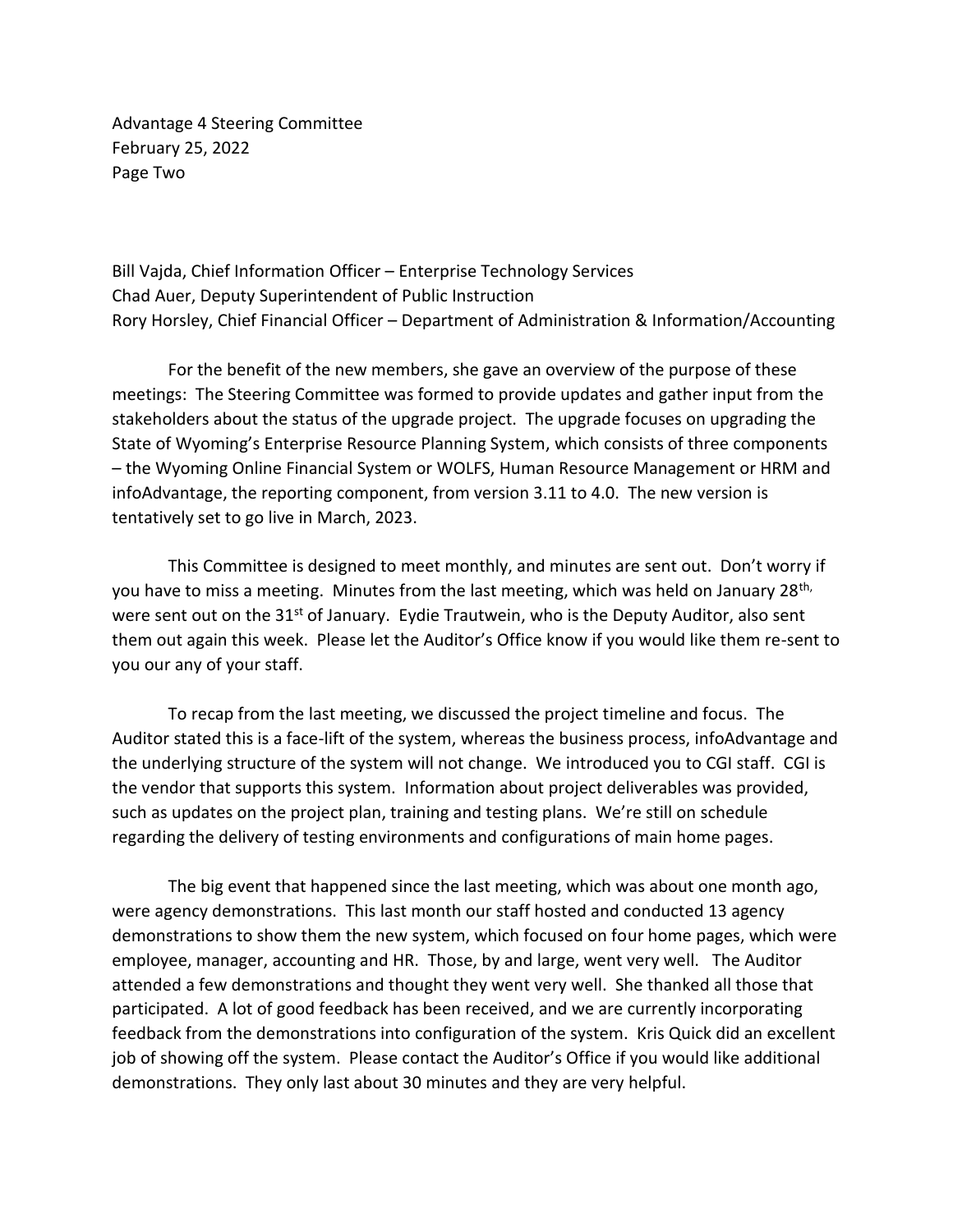Advantage 4 Steering Committee February 25, 2022 Page Three

At the last meeting Kris Quick also showed you a piece of the system, and if there is time at the end of this meeting, he will do that again and show you some additional functionality.

There were two new CGI representatives in attendance. Danna Westcott has joined the upgrade team. Ms. Westcott has been with CGI for approximately ten years. Nine of those ten years have been working with the Advantage product in some capacity, starting with infrastructure and then moving through to her current role. Matt Eckel is a Transition Manager at CGI. He has a background in technology management. He has been with CGI for approximately six months.

Eydie Trautwein shared a PowerPoint. She thought it would be best to put the information in a visual format to refresh everyone's memory of some of the timelines. A lot of last month was spent on agency system demonstrations. If additional demonstrations are needed, please contact the Auditor's Office. Ms. Trautwein also wanted to refresh everyone's memory about the structure of the Steering Committee. Today the main Steering Committee is meeting. Most of the members are comprised of agency directors, CFOs and high level staff. The structure was to hold Steering Committee meetings monthly, but then to begin breaking into subcommittees as we start working on the upgrade. The plan is to have three subcommittees:

Configuration and Training Subcommittee will launch in March

Communication and Outreach Subcommittee will launch in April

Technical Subcommittee will launch in May

The Configuration and Training Subcommittee is ready to be launched. Unfortunately, there have not been a lot of volunteers. If you have interested staff that would like to participate, contact Kris Quick in the Auditor's Office. The plan is to launch this Committee in March. Kris Quick will be sending out another email today asking for volunteers. That also gives your staff an opportunity to be on the frontend as we are building.

Ms. Trautwein gave a high level overview of the upgrade timeline. In October – December there were preliminary issues (contract negotiations, internal project kickoff, agency briefings, protocol environment was received from CGI and we did internal familiarization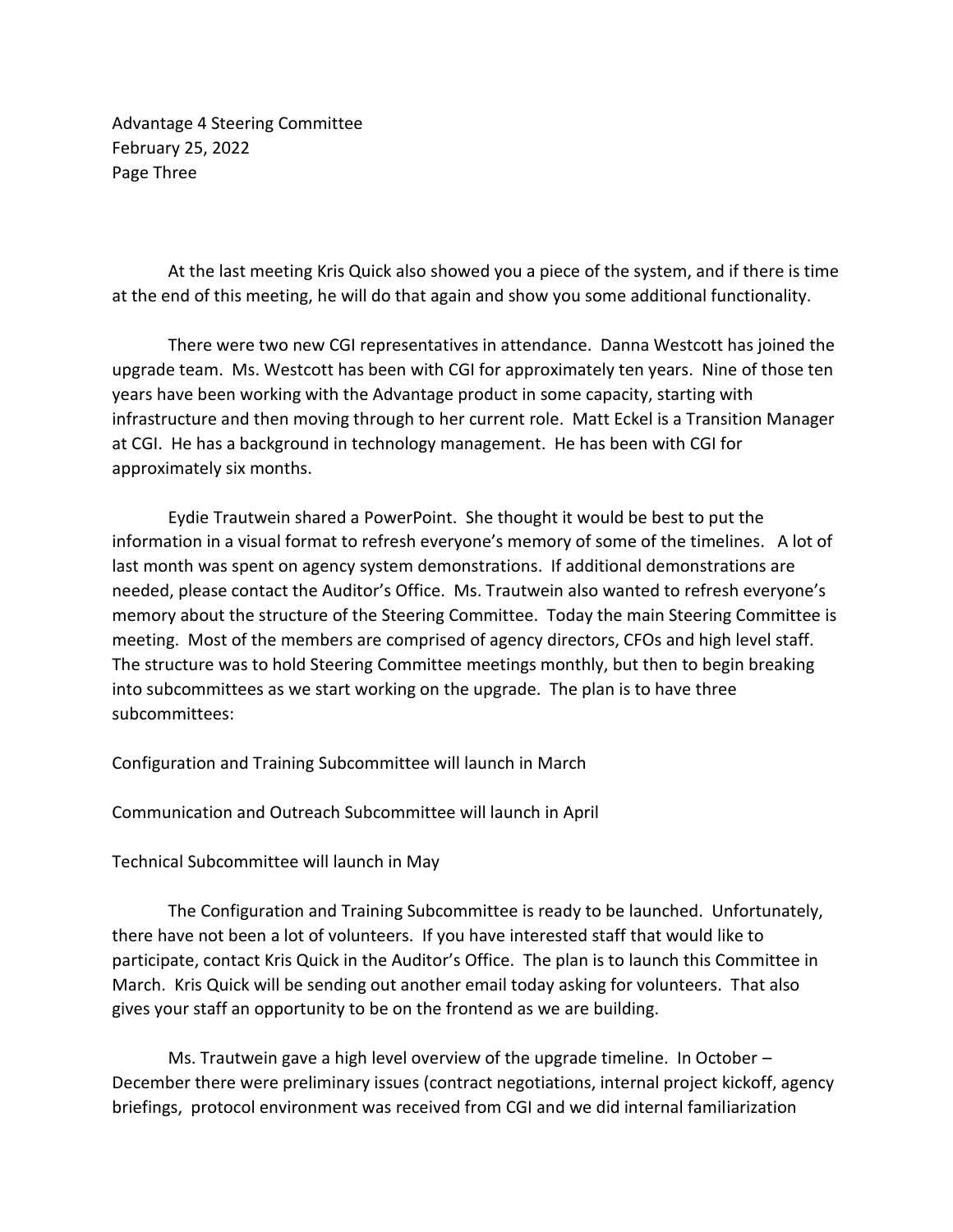Advantage 4 Steering Committee February 25, 2022 Page Four

trainings with staff). In January we had our first Steering Committee meeting. We developed and finalized our project plan and we developed our training plan. Now we are in February and would like to focus on the training plan that was developed. We will also be developing our testing plan, which we will present to you in March. In March we will be developing our Communication and Outreach Plan and sharing with the Committee in April. We will begin to get on a routine as we develop something internally and then present it to the Committee. We will be starting some user acceptance testing in August and then go live in March of 2023.

The Auditor's Staff has spent a lot of time on training. This was one of the issues during the last upgrade – there wasn't enough training available when it went live in October of 2018. We have spent a lot of time internally thinking about how our training plan will look and how it will fold out. We are happy to share the complete training plan with you, but we thought you should be aware of some of these dates. The plan is to update all our existing handbooks in April – July (WOLFS, Payroll and any of the training materials and guides we have). In August - February we will be doing user acceptance testing. We are going to leverage this as a training opportunity as well. When we ask your agency staff to come in and help us with this, they will be handed a new training guide. That process will be to test the system but also to serve as a training opportunity. In October – January we will be creating and publishing online videos, finalizing virtual and in person training sessions and materials. In January we will open up registration for in person and virtual trainings and as we get use to the system we will make sure we offer lots of additional in person and virtual training.

We have really focused on several key components. Here are some of the highlights from the training plan:

Recognizing that we have a lot of different users in the system. We have different populations we need to train. All state employees have to use our system to get into ESS, including retirees. We might need to train them very differently as opposed to state employees. The different populations we identified were, or course, the employees, WOLF Users, and HRM Users. As we thought about training methods, we really started anticipating who we needed to partner with to deliver successful trainings. When we are training on the HRM portions, we will be partnering very closely with HRD. We also recognized that people learn differently and so we are offering a variety of methods to access training – online videos, virtual training, in person training. We will be updating the paper materials – training guides, handbooks. We will have sessions for people that need to talk it out and want to come and